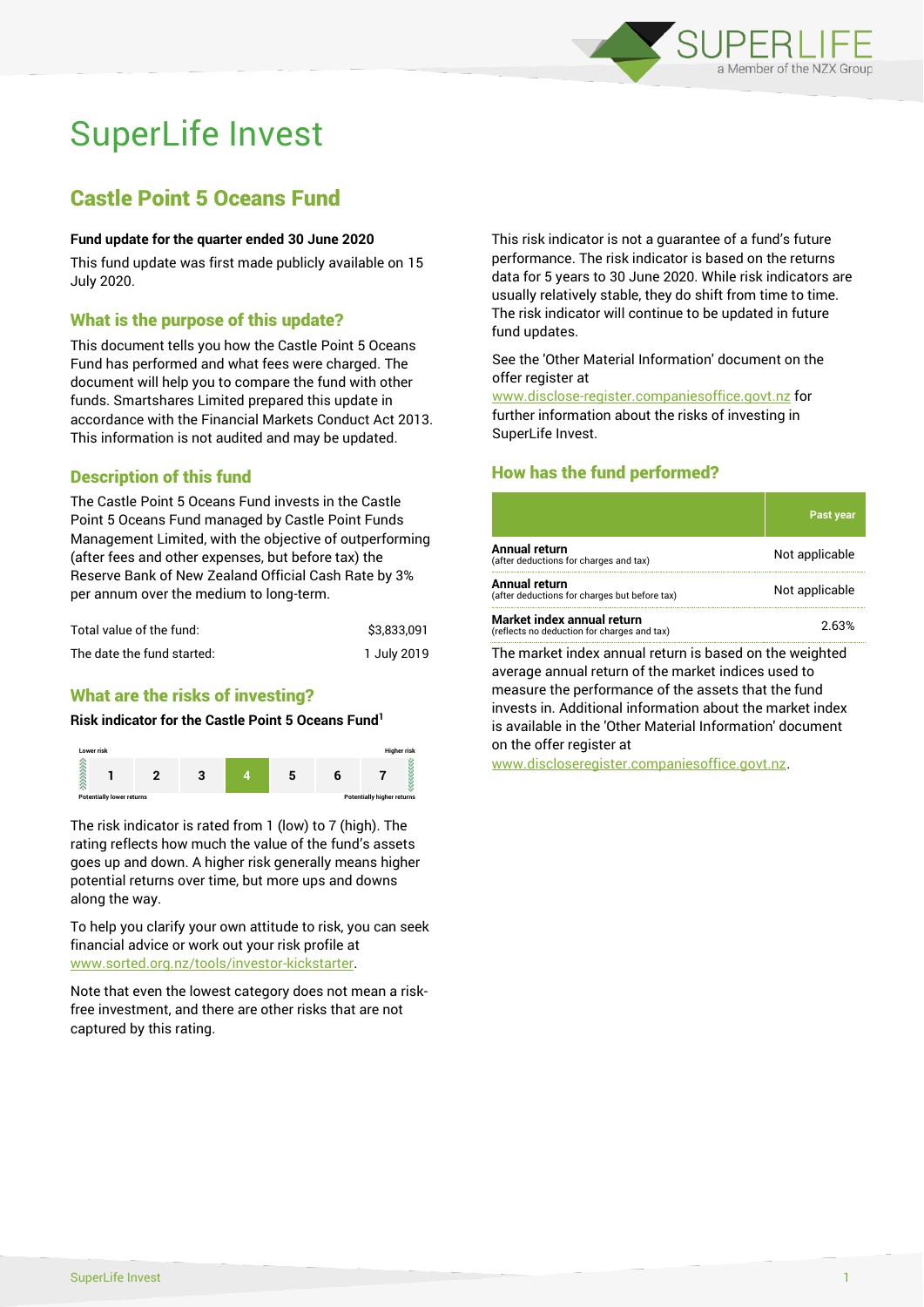

## What fees are investors charged?

Investors in the Castle Point 5 Oceans Fund are charged fund charges. These are as follows:

|                                                                  | % per annum of fund's<br>net asset value |  |
|------------------------------------------------------------------|------------------------------------------|--|
| <b>Total fund charges (estimate)</b>                             | 1.54%                                    |  |
| Which are made up of:                                            |                                          |  |
| <b>Total management and administration</b><br>charges (estimate) | 1.54%                                    |  |
| Including:                                                       |                                          |  |
| Manager's basic fee                                              | 0.20%                                    |  |
| Other management and<br>administration charges (estimate)        | 1.34%                                    |  |
| Other charges                                                    | Dollar amount per investor               |  |
| Administration fee                                               | \$12 per annum                           |  |

Investors may also be charged individual action fees for specific actions or decisions (for example, if an investor has a financial adviser and has agreed to pay a fee to the adviser for providing financial advice). See the Product Disclosure Statement for SuperLife Invest for more information about those fees.

Small differences in fees and charges can have a big impact on your investment over the long term.

GST is included in the fund charges set out above.

## Example of how this applies to an investor

Jess had \$10,000 in the fund on 1 July 2019 and did not make any further contributions. On 30 June 2020, Jess received a return after fund charges were deducted of \$377 (that is 3.77% of her initial \$10,000). This gives Jess a total return after tax of \$377 for the year.

## What does the fund invest in?

#### **Actual investment mix**

This shows the types of assets that the fund invests in.



#### **Target investment mix**

This shows the mix of assets that the fund generally intends to invest in.

| <b>Asset Category</b>        | <b>Target asset mix</b> |
|------------------------------|-------------------------|
| Cash and cash equivalents    | 7.50%                   |
| New Zealand fixed interest   | 12.50%                  |
| International fixed interest | 25.00%                  |
| Australasian equities        | 18.50%                  |
| International equities       | 31.50%                  |
| Listed property              |                         |
| Unlisted property            |                         |
| Commodities                  |                         |
| Other                        | 5.00%                   |